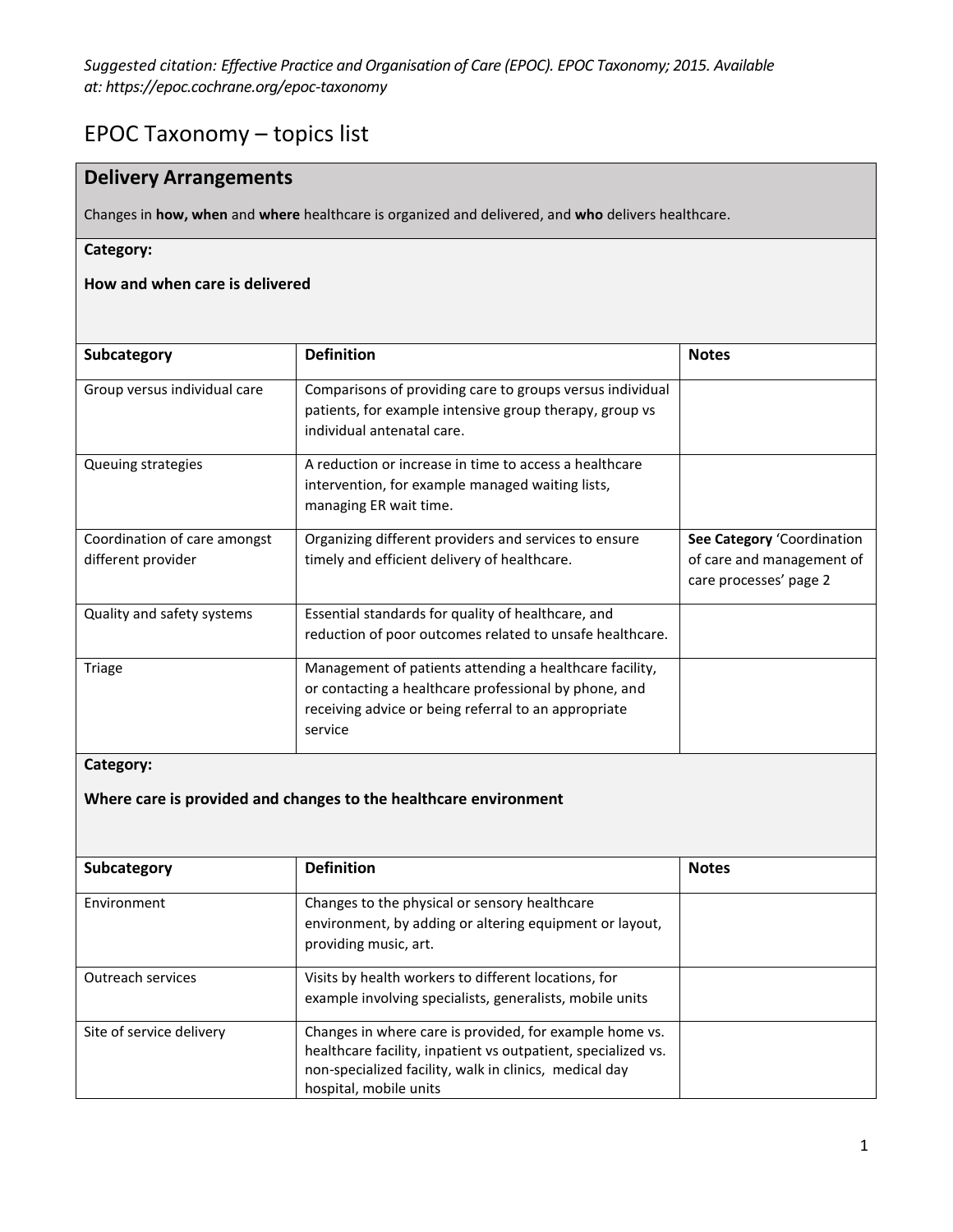| Size of organizations                                                          | Increasing or decreasing the size of health service<br>provider units                                                                                                                                                                                                                     |                                                                               |
|--------------------------------------------------------------------------------|-------------------------------------------------------------------------------------------------------------------------------------------------------------------------------------------------------------------------------------------------------------------------------------------|-------------------------------------------------------------------------------|
| <b>Transportation services</b>                                                 | Arrangements for transporting patients from one site to<br>another                                                                                                                                                                                                                        |                                                                               |
| Category:                                                                      |                                                                                                                                                                                                                                                                                           |                                                                               |
|                                                                                | Who provides care and how the healthcare workforce is managed                                                                                                                                                                                                                             |                                                                               |
| retention of health workers                                                    | Changes in who provides care, to include the qualifications of who provides care; and the recruitment, distribution and                                                                                                                                                                   |                                                                               |
| Subcategory                                                                    | <b>Definition</b>                                                                                                                                                                                                                                                                         | <b>Notes</b>                                                                  |
| Role expansion or task shifting                                                | Expanding tasks undertaken by a cadre of health workers<br>or shifting tasks from one cadre to another, to include<br>tasks not previously part of their scope of practice.                                                                                                               | This may include substituting<br>one cadre of healthcare work<br>for another. |
| Self-management                                                                | Shifting or promoting the responsibility for healthcare or<br>disease management to the patient and/or their family.                                                                                                                                                                      |                                                                               |
| Length of consultation                                                         | Changes in the length of consultations                                                                                                                                                                                                                                                    |                                                                               |
| <b>Staffing models</b>                                                         | Interventions to achieve an appropriate level and mix of<br>staff, recruitment and retention of staff, and transitioning<br>of healthcare workers from one environment to another,<br>for example interventions to increase the proportion of<br>healthcare workers in underserved areas. |                                                                               |
| Exit interviews                                                                | A verbal exchange or written questionnaire between<br>employees' resignation and last working day                                                                                                                                                                                         |                                                                               |
| Movement of health workers<br>between public and private care                  | Strategies for managing the movement of health workers<br>between public and private organizations                                                                                                                                                                                        |                                                                               |
| Pre-licensure education                                                        | Changes in pre-licensure education of health<br>professionals                                                                                                                                                                                                                             |                                                                               |
| Recruitment and retention<br>strategies for underserved<br>areas               | Strategies for recruiting and retaining health workers in<br>underserved areas                                                                                                                                                                                                            |                                                                               |
| Recruitment and retention<br>strategies for district health<br>managers - LMIC | Interventions for hiring, retaining and training district<br>health systems managers in LMIC                                                                                                                                                                                              |                                                                               |

## **Category:**

### **Coordination of care and management of care processes**

Changes in how health workers interact with each other or patients to ensure timely and efficient delivery of healthcare.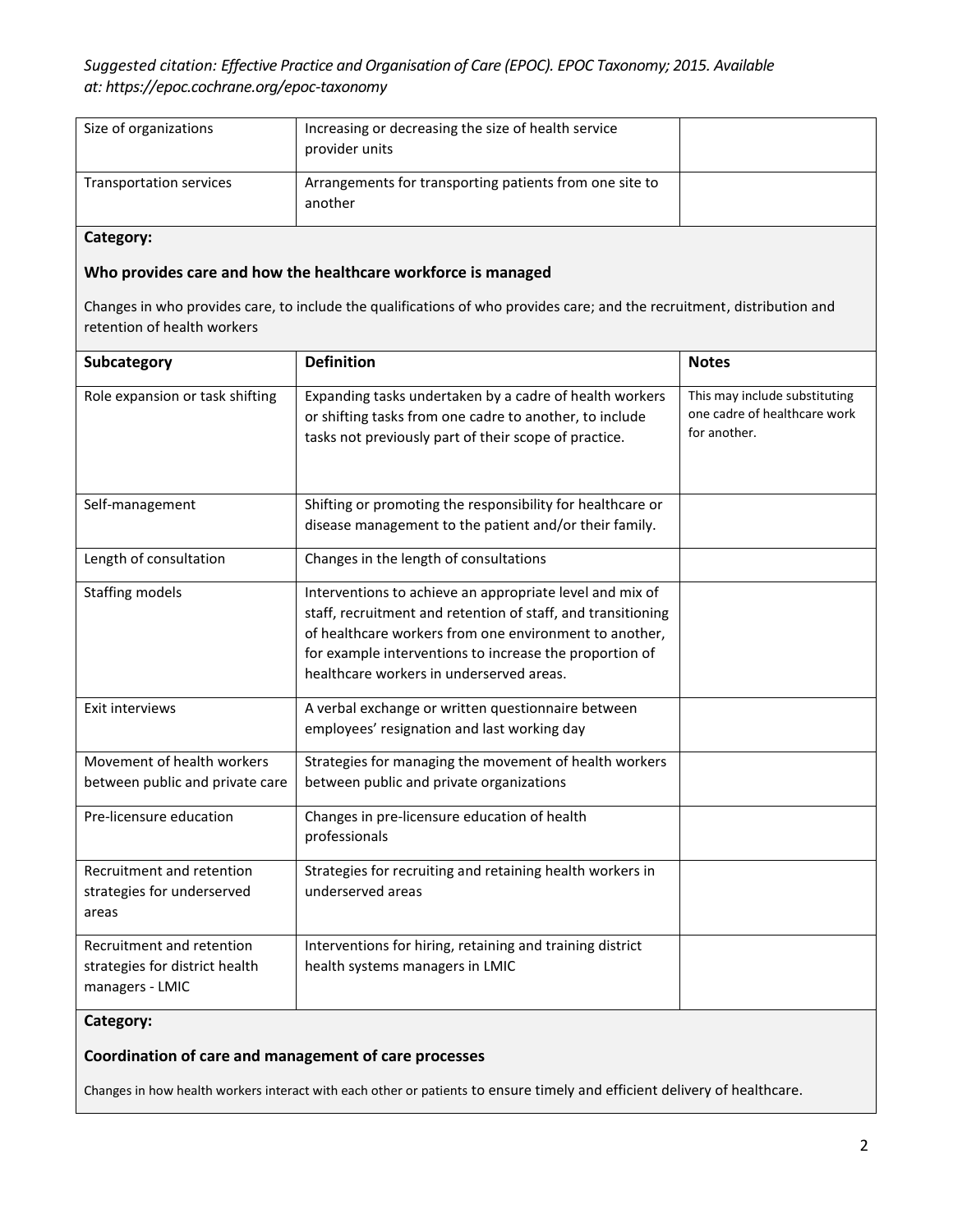| Subcategory                                 | <b>Definition</b>                                                                                                                                                                                                                                                                | <b>Notes</b> |
|---------------------------------------------|----------------------------------------------------------------------------------------------------------------------------------------------------------------------------------------------------------------------------------------------------------------------------------|--------------|
| Care pathways                               | Aim to link evidence to practice for specific health<br>conditions and local arrangements for delivering care.                                                                                                                                                                   |              |
| Case management                             | Introduction, modification or removal of strategies to<br>improve the coordination and continuity of delivery of<br>services i.e. improving the management of one "case"<br>(patient)                                                                                            |              |
| Communication between<br>providers          | Systems or strategies for improving the communication<br>between health care providers, for example systems to<br>improve immunization coverage in LMIC                                                                                                                          |              |
| Comprehensive geriatric<br>assessment       | A multidimensional interdisciplinary diagnostic process<br>focused on determining a frail older person's medical,<br>psychological and functional capability to ensure that<br>problems are identified, quantified and managed<br>appropriately                                  |              |
| Continuity of care                          | Interventions to reduce fragmented care and undesirable<br>consequences of fragmented care, for example by<br>ensuring the responsibility of care is passed from one<br>facility to another so the patient perceives their needs<br>and circumstances are known to the provider. |              |
| Discharge planning                          | An individualized plan of discharge to facilitate the<br>transfer of a patient from hospital to a post-discharge<br>setting.                                                                                                                                                     |              |
| Disease management                          | Programs designed to manage or prevent a chronic<br>condition using a systematic approach to care and<br>potentially employing multiple ways of influencing<br>patients, providers or the process of care                                                                        |              |
| Integration                                 | Consolidating the provision of different healthcare<br>services to one (or simply fewer) facilities.                                                                                                                                                                             |              |
| Packages of care                            | Introduction, modification, or removal of packages of<br>services designed to be implemented together for a<br>particular diagnosis/disease, e.g. tuberculosis<br>management guidelines, newborn care protocols.                                                                 |              |
| Patient-initiated appointment<br>systems    | Systems that enable patients to make urgent<br>appointments when they feel they cannot manage their<br>condition or where something has changed unexpectedly                                                                                                                     |              |
| Procurement and distribution<br>of supplies | Systems for procuring and distributing drugs or other<br>supplies                                                                                                                                                                                                                |              |
| Referral systems                            | Systems for managing referrals of patients between<br>health care providers                                                                                                                                                                                                      |              |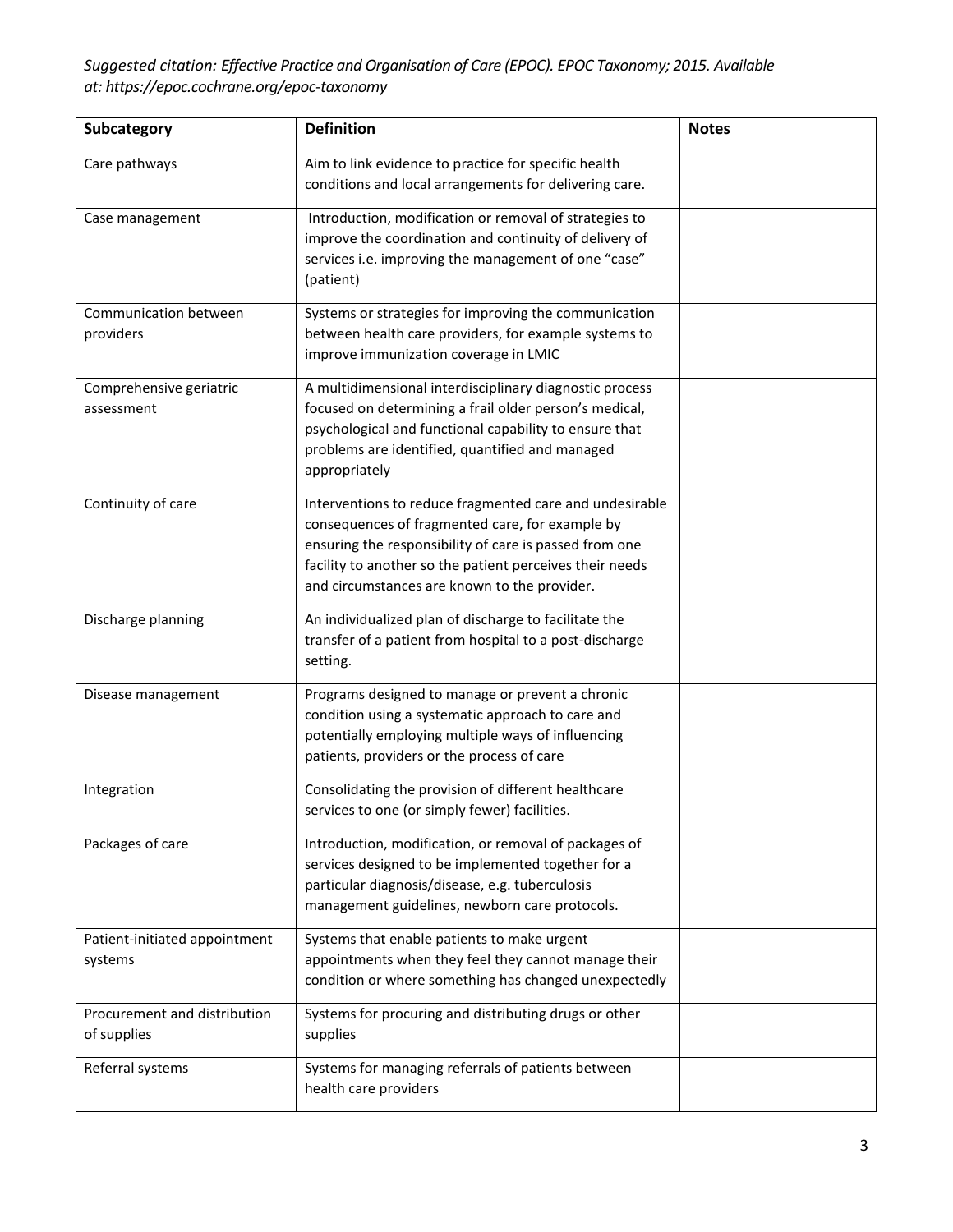| Shared care               | Continuing collaborative clinical care between primary<br>and specialist care physicians                                                         |  |
|---------------------------|--------------------------------------------------------------------------------------------------------------------------------------------------|--|
| Shared decision-making    | Sharing healthcare decision making responsibilities<br>among different individuals, potentially including the<br>patient.                        |  |
| Teams                     | Creating and delivering care through a multidisciplinary<br>team of healthcare workers.                                                          |  |
| <b>Transition of Care</b> | Interventions to improve transition from one care<br>provider to another, for example adolescents moving<br>from child to adult health services. |  |

#### **Category:**

#### **Information and communication technology (ICT)**

ICT used by healthcare organizations to manage the delivery of healthcare, and to deliver healthcare

| Subcategory                                            | <b>Definition</b>                                                                                                                                                                                                              | <b>Notes</b> |  |
|--------------------------------------------------------|--------------------------------------------------------------------------------------------------------------------------------------------------------------------------------------------------------------------------------|--------------|--|
| Health information systems                             | Health record and health management systems to store<br>and manage patient health information, for example<br>electronic patient records, or systems for recalling<br>patients for follow-up or prevention e.g., immunization. |              |  |
| The use of information and<br>communication technology | Technology based methods to transfer healthcare<br>information and support the delivery of care.                                                                                                                               |              |  |
| Smart home technologies                                | Electronic assistive technologies                                                                                                                                                                                              |              |  |
| Telemedicine                                           | Exchange of healthcare information from one site to<br>another via electronic communication                                                                                                                                    |              |  |

## **Financial Arrangements**

Changes in how funds are collected, insurance schemes, how services are purchased, and the use of targeted financial incentives or disincentives

#### **Category:**

#### **Collection of funds**

Mechanisms by which financial resources to pay for health care are obtained

| Subcategory                | <b>Definition</b>                                      | <b>Notes</b> |
|----------------------------|--------------------------------------------------------|--------------|
| User fees or out of pocket | Charges levied on any aspect of health services at the |              |
| payments                   | point of delivery                                      |              |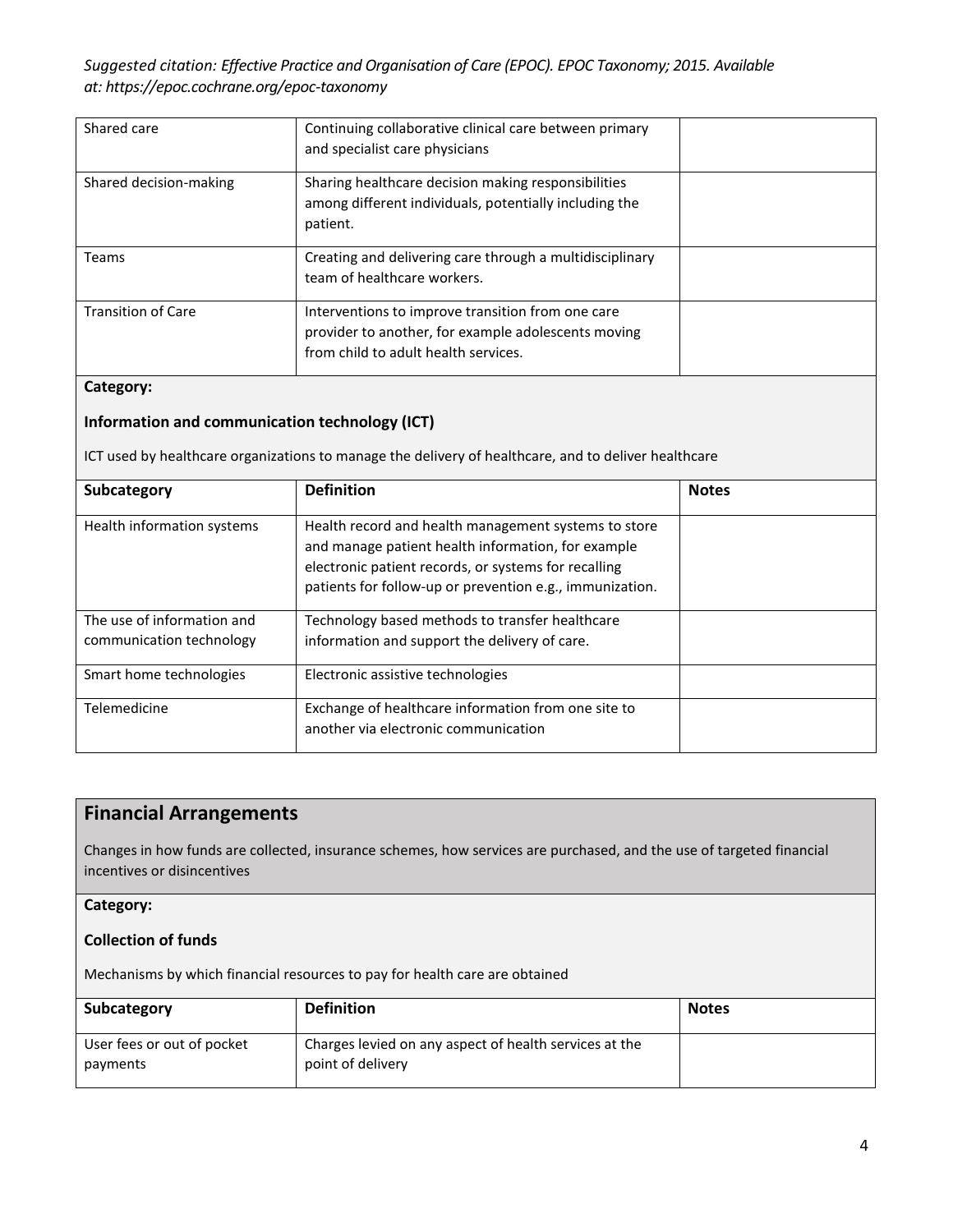| Caps and co-payments for drugs | Direct patient payments for part of the cost of drugs or  |  |
|--------------------------------|-----------------------------------------------------------|--|
| of health services             | health services                                           |  |
|                                |                                                           |  |
| Prepaid funding                | Collection of funds through general tax revenues versus   |  |
|                                | earmarked tax revenues versus employer payments           |  |
|                                | versus direct payments                                    |  |
| Community loan funds           | Funds generated from contributions of community           |  |
|                                | members that families can borrow to pay for emergency     |  |
|                                |                                                           |  |
|                                | transportation and hospital costs                         |  |
| Health savings accounts        | Prepayment schemes for individuals or families without    |  |
|                                | risk pooling                                              |  |
|                                |                                                           |  |
| External funding               | Financial contributions such as donations, loans, etc.    |  |
|                                | from public or private entities from outside the national |  |
|                                |                                                           |  |
|                                | or local health financing system                          |  |
|                                |                                                           |  |

## **Category:**

#### **Insurance schemes**

Risk pooling to cover all or part of the costs of health care services

| Subcategory                         | <b>Definition</b>                                                                                                                                                                                      | <b>Notes</b> |
|-------------------------------------|--------------------------------------------------------------------------------------------------------------------------------------------------------------------------------------------------------|--------------|
| Social health insurance             | Compulsory insurance that aims to provide universal<br>coverage                                                                                                                                        |              |
| Community based health<br>insurance | A scheme managed and operated by an organization,<br>other than a government or private for-profit company,<br>that provides risk pooling to cover all or part of the costs<br>of health care services |              |
| Private health insurance            | Private for-profit health insurance                                                                                                                                                                    |              |

#### **Category:**

### **Mechanisms for the payment of health services**

NB Pay for Performance mentioned in more than one category

| Subcategory                                  | <b>Definition</b>                                                                                                                        | <b>Notes</b> |
|----------------------------------------------|------------------------------------------------------------------------------------------------------------------------------------------|--------------|
| Method of paying healthcare<br>organisations | Global budgets, employer based insurance schemes, line-<br>item budgets; case-based reimbursement; pay for<br>performance; mixed payment |              |
| Payment methods for health<br>workers        | Fee for services, capitation, salary                                                                                                     |              |
| Contracting out health services              | Contracting is a strategy to use public sector funds to<br>finance the provision of healthcare services.                                 |              |
| Voucher schemes                              | Provision of vouchers that can be redeemed for health                                                                                    |              |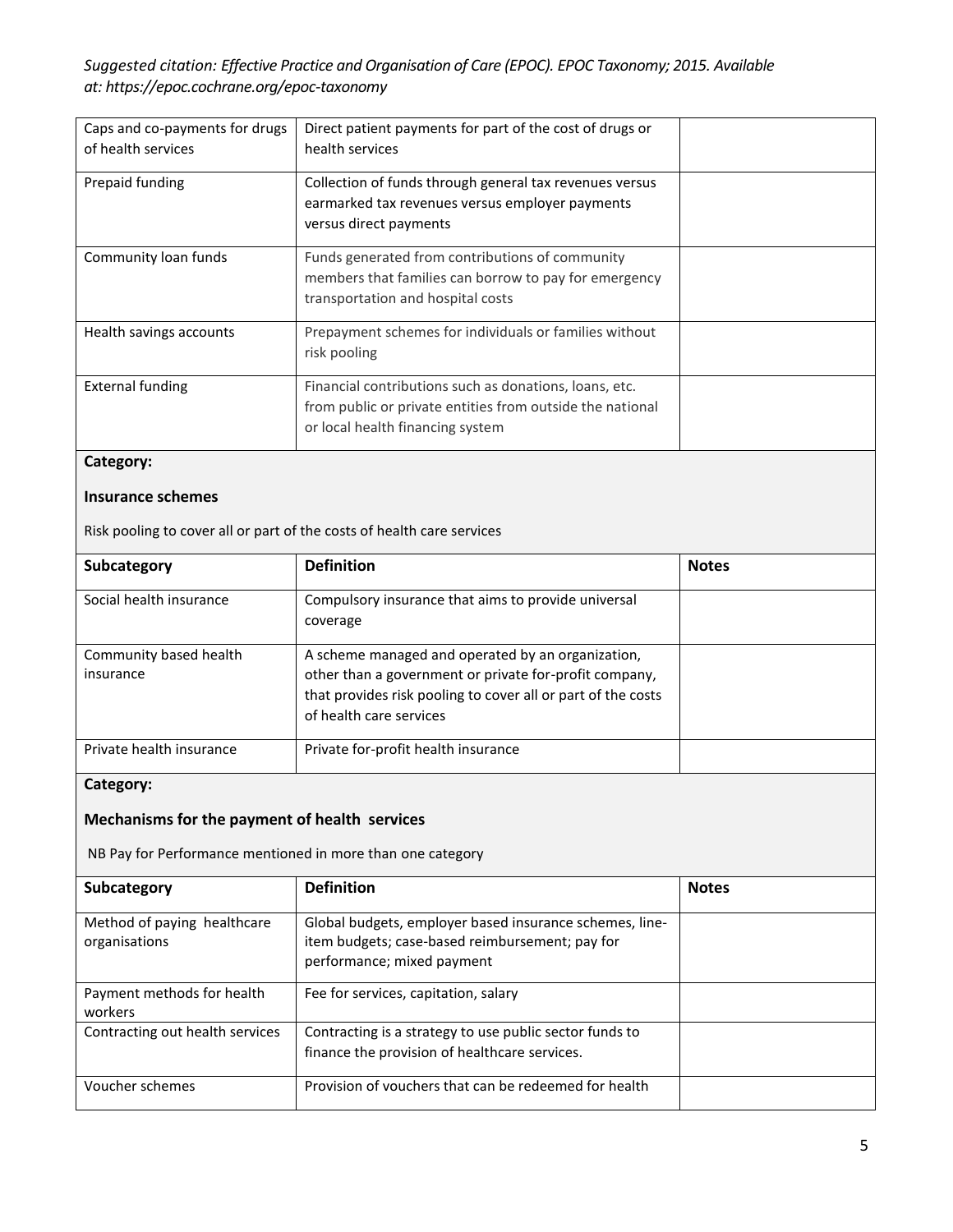|                                 | services at specified facilities                                                                                                       |  |
|---------------------------------|----------------------------------------------------------------------------------------------------------------------------------------|--|
| Conditional cash transfers      | Monetary transfers to households on the condition that<br>they comply with pre-defined requirements for<br>healthcare                  |  |
| Pricing and purchasing policies | Policies that determine the price that is paid or how<br>commercial products are purchased, for example health<br>technologies, drugs. |  |

#### **Category:**

#### **Targeted financial incentives for health professionals and healthcare organisations.**

NB Pay for Performance is mentioned in more than one category

| Subcategory                              | <b>Definition</b>                                                                                                                                                                                              | <b>Notes</b> |
|------------------------------------------|----------------------------------------------------------------------------------------------------------------------------------------------------------------------------------------------------------------|--------------|
| Pay for performance - target<br>payments | Transfer of money or material goods to healthcare<br>providers conditional on taking a measurable action or<br>achieving a predetermined performance target, for<br>example incentives for lay health workers. |              |
| Fund holding                             | Budgets allocated to a group or individual providers to<br>purchase services with financial rewards for<br>underspending or penalties for overspending (includes<br>indicative budgets)                        |              |
| Incentives for career choices            | Financial or material rewards for career choices; e.g.<br>choice of profession or primary care                                                                                                                 |              |

## **Governance Arrangements**

Rules or processes that affect the way in which powers are exercised, particularly with regard to authority, accountability, openness, participation, and coherence

#### **Category:**

### **Authority and accountability for health policies**

| Subcategory                                    | <b>Definition</b>                                                                                                                                                                                                                 | <b>Notes</b> |
|------------------------------------------------|-----------------------------------------------------------------------------------------------------------------------------------------------------------------------------------------------------------------------------------|--------------|
| Decentralisation and<br>centralisation         | Decentralised versus centralised authority for health<br>services. For example government regulation of health<br>insurance; regional vs. national management of health<br>budgets on efficiency and effectiveness of healthcare. |              |
| Stakeholder involvement in<br>policy decisions | Policies and procedures for involving stakeholders in<br>decision-making                                                                                                                                                          |              |
| Community mobilization                         | Processes that enable people to organize themselves                                                                                                                                                                               |              |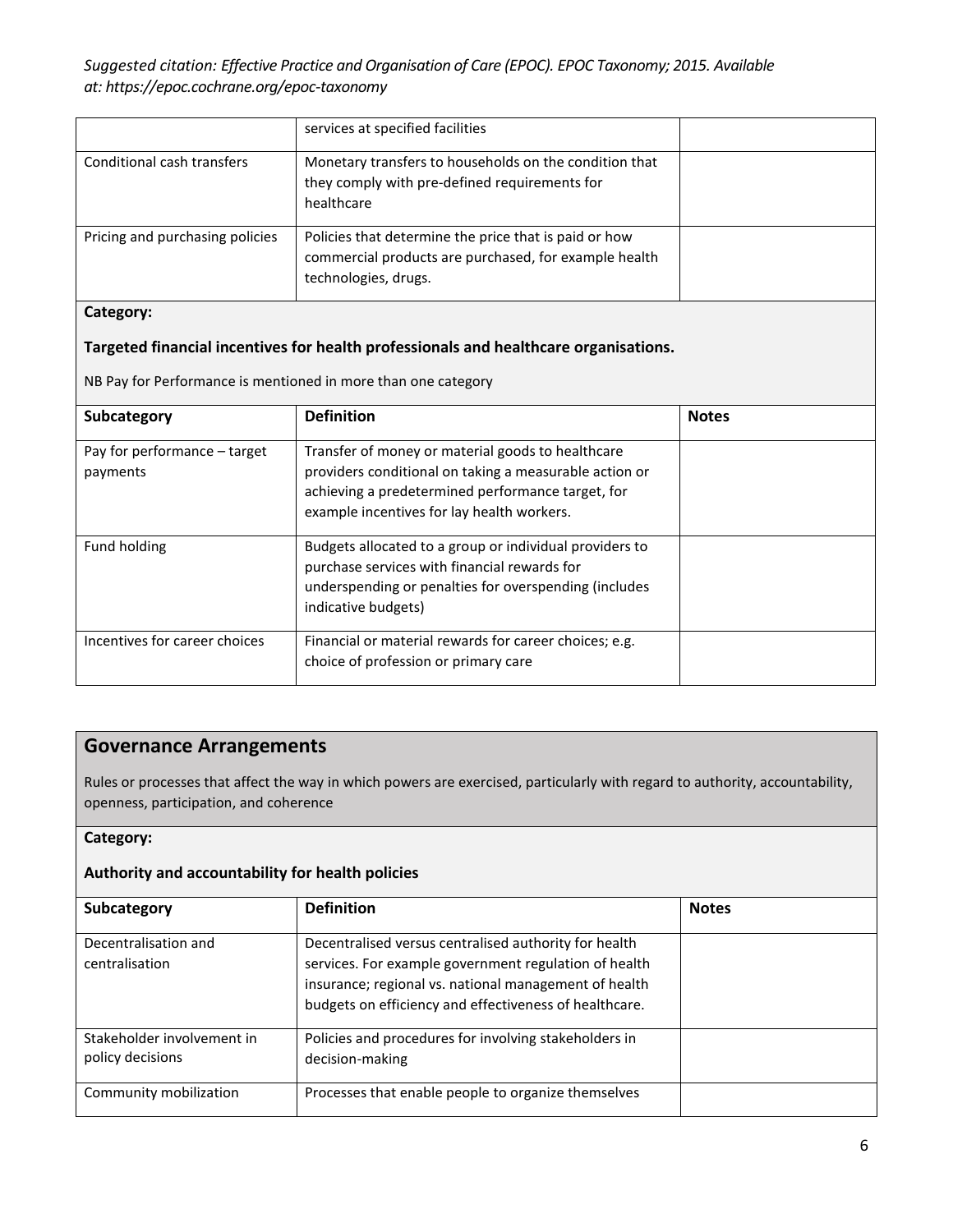| Patients' rights<br>Policies that regulate patients' rights, including access to<br>care and information (includes regulation of information<br>provided to patients)<br>Policies that regulate health services provided by the<br>Stewardship of private health<br>services<br>private sector<br>Decision-making about what or<br>Processes for deciding what is reimbursed and who is<br>covered by health insurance<br>who is covered<br>Policies that regulate what drugs are reimbursed<br>Policies that regulate what services are reimbursed<br>Restrictions on reimbursement for health insurance<br>Strategies for expanding health insurance coverage<br>Policies to reduce corruption<br>Regulations that are intended to reduce corruption in the<br>health sector<br>Regulations for managing absenteeism<br>Policies to manage absenteeism |          |  |
|----------------------------------------------------------------------------------------------------------------------------------------------------------------------------------------------------------------------------------------------------------------------------------------------------------------------------------------------------------------------------------------------------------------------------------------------------------------------------------------------------------------------------------------------------------------------------------------------------------------------------------------------------------------------------------------------------------------------------------------------------------------------------------------------------------------------------------------------------------|----------|--|
|                                                                                                                                                                                                                                                                                                                                                                                                                                                                                                                                                                                                                                                                                                                                                                                                                                                          |          |  |
|                                                                                                                                                                                                                                                                                                                                                                                                                                                                                                                                                                                                                                                                                                                                                                                                                                                          |          |  |
|                                                                                                                                                                                                                                                                                                                                                                                                                                                                                                                                                                                                                                                                                                                                                                                                                                                          |          |  |
|                                                                                                                                                                                                                                                                                                                                                                                                                                                                                                                                                                                                                                                                                                                                                                                                                                                          |          |  |
|                                                                                                                                                                                                                                                                                                                                                                                                                                                                                                                                                                                                                                                                                                                                                                                                                                                          | $C^{at}$ |  |

#### **Category:**

## **Authority and accountability for organisations**

| Subcategory                              | <b>Definition</b>                                                                                                                                                                                                                                                                                                                                                                                             | <b>Notes</b> |
|------------------------------------------|---------------------------------------------------------------------------------------------------------------------------------------------------------------------------------------------------------------------------------------------------------------------------------------------------------------------------------------------------------------------------------------------------------------|--------------|
| Ownership                                | Policies that regulate who can own health service<br>organizations, for example for-profit vs not-for-profit;<br>public vs private                                                                                                                                                                                                                                                                            |              |
| Insurance                                | Policies that regulate the provision of insurance, for<br>example insurance coverage of essential drugs                                                                                                                                                                                                                                                                                                       |              |
| Accreditation                            | Processes for accrediting healthcare providers                                                                                                                                                                                                                                                                                                                                                                |              |
| Multi-institutional<br>arrangements      | Policies for how multiple organizations work together<br>Policies that regulate interactions between donors<br>$\bullet$<br>and governments<br>Social Franchising<br>$\bullet$<br>Governance arrangements for coordinating care<br>$\bullet$<br>across multiple providers<br>Mergers<br>$\bullet$<br>Collaborations between local health and local<br>$\bullet$<br>government agencies for health improvement |              |
| Liability of healthcare<br>organisations | Policies that limit liability of healthcare organisations, for<br>example risk management.                                                                                                                                                                                                                                                                                                                    |              |
| Category:                                |                                                                                                                                                                                                                                                                                                                                                                                                               |              |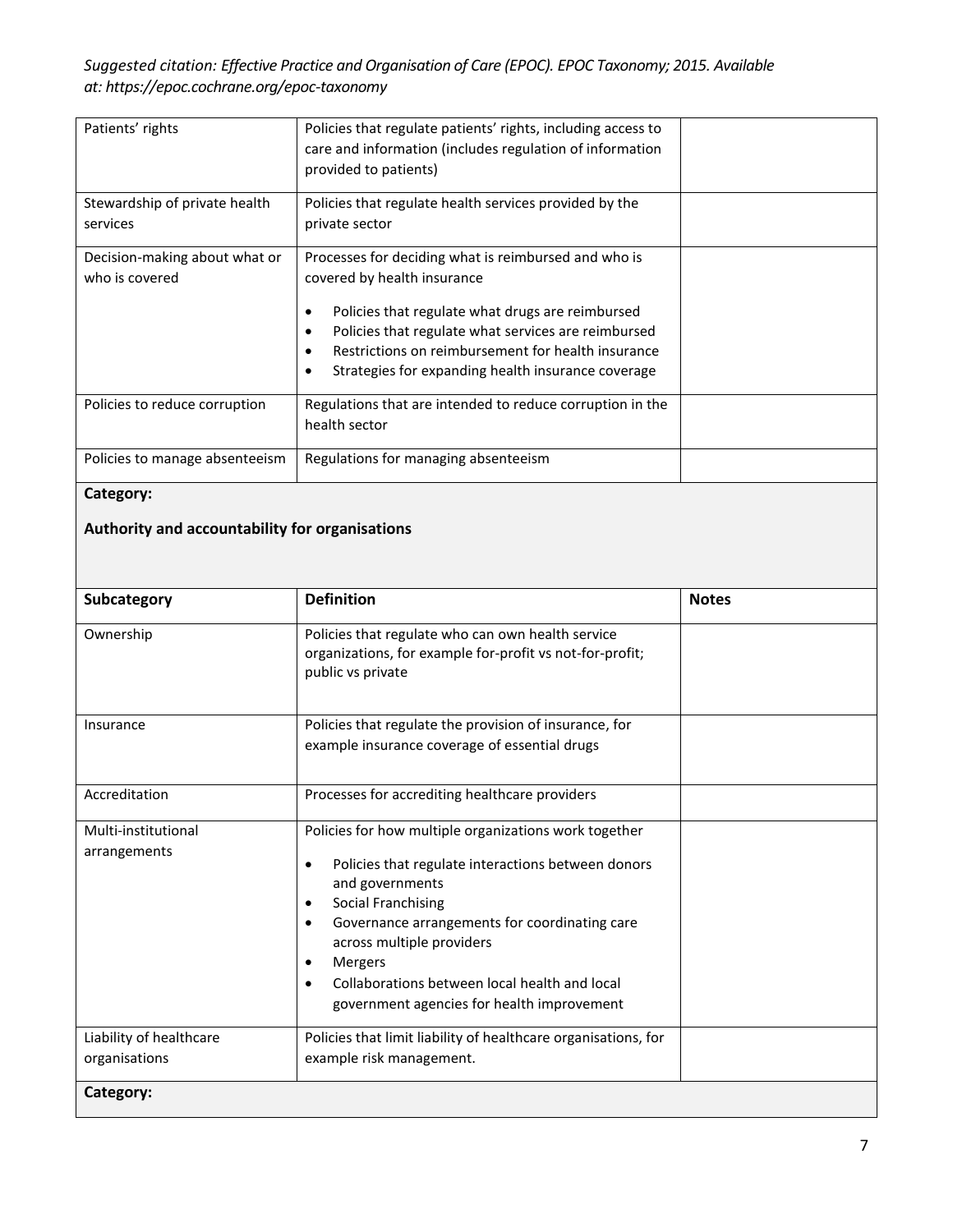| Authority and accountability for commercial products |                                                                                                                                            |              |
|------------------------------------------------------|--------------------------------------------------------------------------------------------------------------------------------------------|--------------|
| Subcategory                                          | <b>Definition</b>                                                                                                                          | <b>Notes</b> |
| Registration                                         | Procedures for registering or licensing<br>commercial products, for example<br>medical devices, drugs.                                     |              |
| Patents and profits                                  | Policies that regulate patents and<br>profits, for example medical devices,<br>drugs.                                                      |              |
| Marketing regulations                                | Policies that regulate marketing of<br>commercial products, for example<br>medical devices, drugs, the private<br>provision of healthcare. |              |
| Sales and dispensing                                 | Policies that regulate sales and<br>dispensing of commercial products, for<br>example over the counter and<br>prescription drugs.          |              |
| Liability for commercial products                    | Policies that regulate liability for<br>commercial products                                                                                |              |

## **Category:**

## **Authority and accountability for health professionals**

| Subcategory                         | <b>Definition</b>                                                                                                  | <b>Notes</b> |
|-------------------------------------|--------------------------------------------------------------------------------------------------------------------|--------------|
| Training and licensing              | Policies that regulate training, specialty<br>certification and licensure<br>requirements for health professionals |              |
| Prescribing                         | Selection of a drug, by a suitably<br>qualified healthcare worker, to treat a<br>patient's health condition.       |              |
| Scope of practice                   | Policies that regulate what health<br>professionals can do                                                         |              |
| Emigration and immigration policies | Policies that regulate emigration and<br>immigration of health professionals                                       |              |
| Dual practice                       | Policies that regulate dual practice,<br>e.g., working in public and privately<br>owned healthcare settings        |              |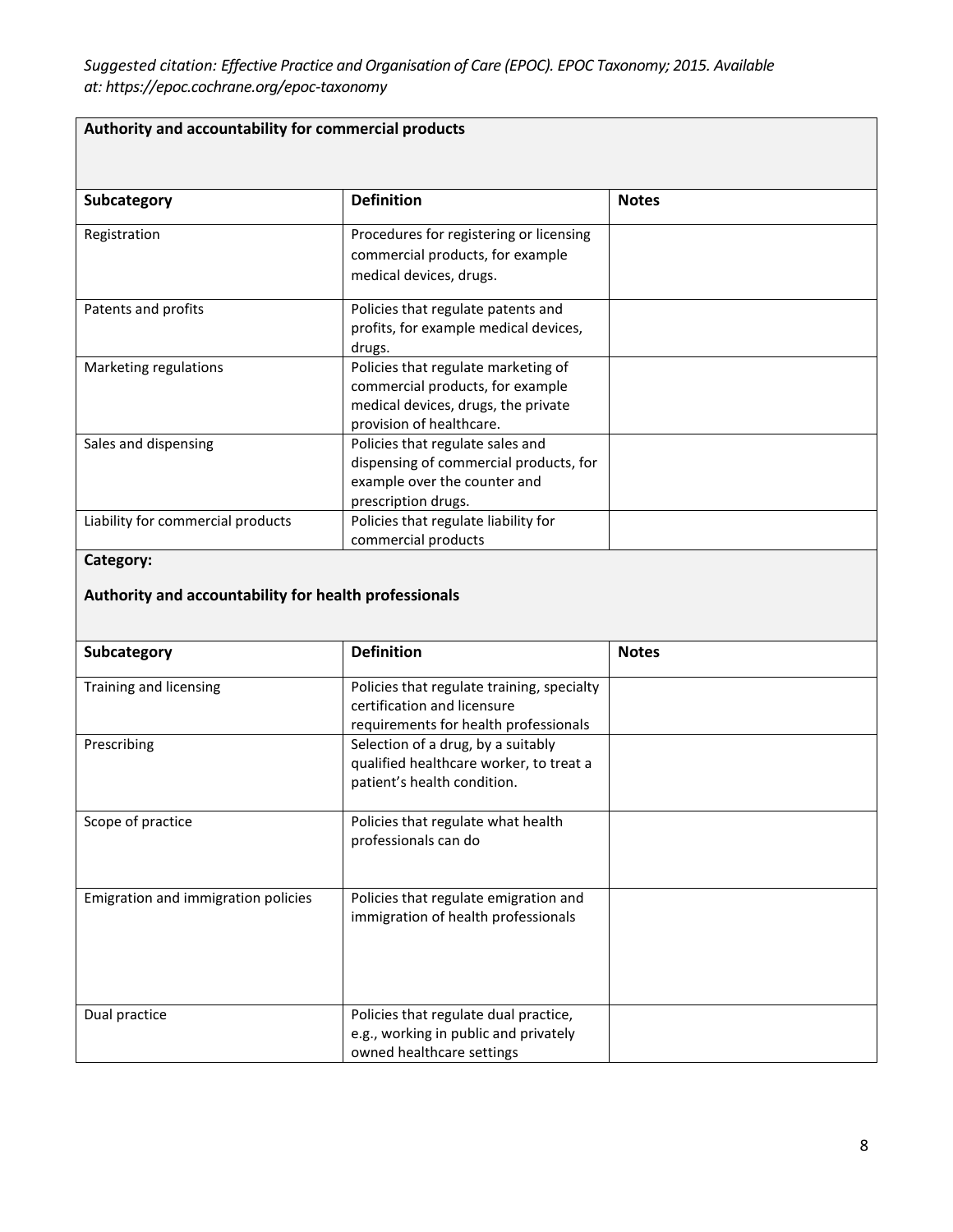| Authority and accountability for quality<br>of practice | Policies that regulate authority and<br>accountability for the quality of care or<br>safety, for example implementation of<br>clinical guidelines. |  |
|---------------------------------------------------------|----------------------------------------------------------------------------------------------------------------------------------------------------|--|
| Professional competence                                 | Policies or procedures for assuring<br>professional competence                                                                                     |  |
| Professional liability                                  | Policies that regulate liability for health<br>professionals                                                                                       |  |

## **Implementation Strategies**

Interventions designed to bring about changes in healthcare organizations, the behaviour of healthcare professionals or the use of health services by healthcare recipients

#### **Category:**

#### **Interventions targeted at healthcare organisations**

| Subcategory            | <b>Definition</b>                           | <b>Notes</b> |
|------------------------|---------------------------------------------|--------------|
| Organisational culture | Strategies to change organisational culture |              |

**Category:** 

#### **Interventions targeted at healthcare workers**

| Subcategory        | <b>Definition</b>                                                                                        | <b>Notes</b> |
|--------------------|----------------------------------------------------------------------------------------------------------|--------------|
| Audit and feedback | A summary of health workers' performance over a<br>specified period of time, given to them in a written, |              |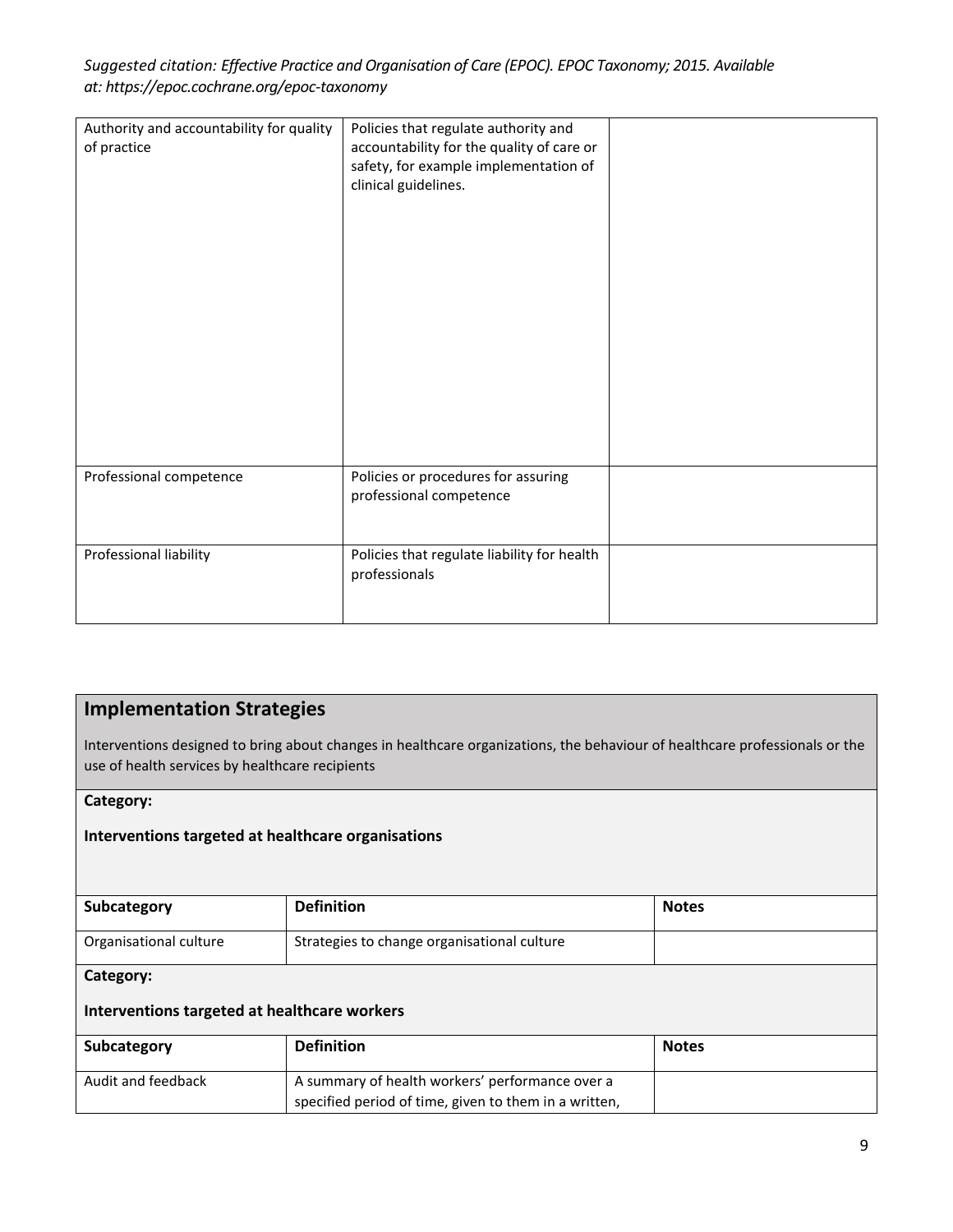|                                                             | electronic or verbal format. The summary may include<br>recommendations for clinical action.                                                                                                                                                                                                                                                                 |  |
|-------------------------------------------------------------|--------------------------------------------------------------------------------------------------------------------------------------------------------------------------------------------------------------------------------------------------------------------------------------------------------------------------------------------------------------|--|
| Clinical incident reporting                                 | System for reporting critical incidents,                                                                                                                                                                                                                                                                                                                     |  |
| Monitoring the performance<br>of the delivery of healthcare | Monitoring of health services by individuals or<br>healthcare organisations, for example by comparing<br>with an external standard.                                                                                                                                                                                                                          |  |
| Communities of practice                                     | Groups of people with a common interest who deepen<br>their knowledge and expertise in this area by<br>interacting on an ongoing basis                                                                                                                                                                                                                       |  |
| Continuous quality<br>improvement                           | An iterative process to review and improve care that<br>includes involvement of healthcare teams, analysis of a<br>process or system, a structured process improvement<br>method or problem solving approach, and use of data<br>analysis to assess changes                                                                                                  |  |
| <b>Educational</b> games                                    | The use of games as an educational strategy to<br>improve standards of care.                                                                                                                                                                                                                                                                                 |  |
| <b>Educational materials</b>                                | Distribution to individuals, or groups, of educational<br>materials to support clinical care, i.e., any intervention<br>in which knowledge is distributed. For example this<br>may be facilitated by the internet, learning critical<br>appraisal skills; skills for electronic retrieval of<br>information, diagnostic formulation; question<br>formulation |  |
| <b>Educational meetings</b>                                 | Courses, workshops, conferences or other educational<br>meetings                                                                                                                                                                                                                                                                                             |  |
| Educational outreach visits, or<br>academic detailing.      | Personal visits by a trained person to health workers in<br>their own settings, to provide information with the aim<br>of changing practice.                                                                                                                                                                                                                 |  |
| <b>Clinical Practice Guidelines</b>                         | Clinical guidelines are systematically developed<br>statements to assist healthcare providers and patients<br>to decide on appropriate health care for specific<br>clinical circumstances'(US IOM).                                                                                                                                                          |  |
| Inter-professional education                                | Continuing education for health professionals that<br>involves more than one profession in joint, interactive<br>learning                                                                                                                                                                                                                                    |  |
| Local consensus processes                                   | Formal or informal local consensus processes, for<br>example agreeing a clinical protocol to manage a<br>patient group, adapting a guideline for a local health<br>system or promoting the implementation of guidelines.                                                                                                                                     |  |